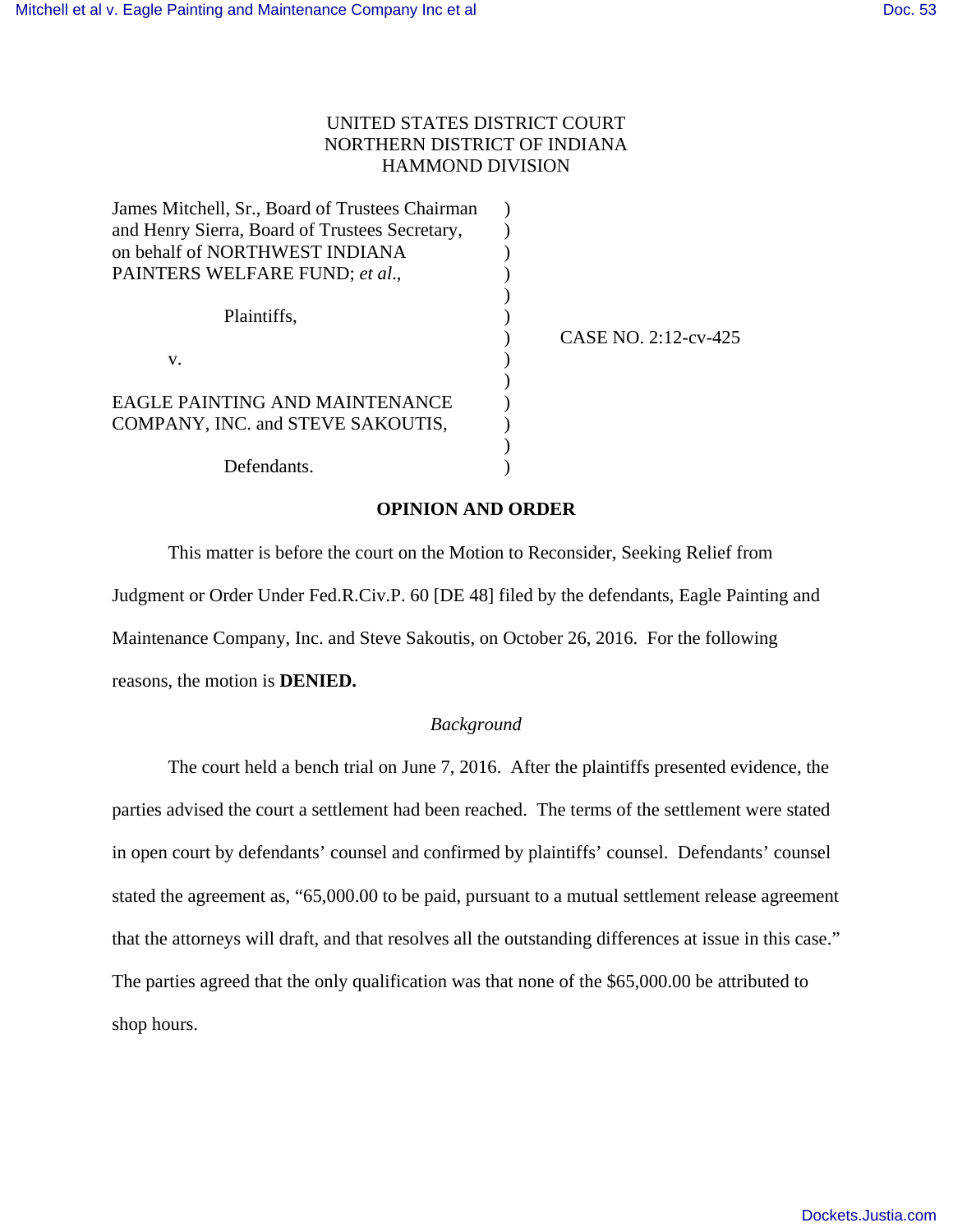On June 27, 2016, the defendants included a twenty-four month installment payment plan in the proposed mutual release and settlement agreement, which was subsequently rejected by the plaintiffs. A payment plan never was discussed by the parties. The plaintiffs filed the Motion to Enforce the Court Approved Settlement Agreement [DE 41], which the court granted in its Opinion and Order [DE 44] on September 26, 2016.

 In its Opinion and Order, the court held that a contract was formed when the parties represented that they had settled the matter and stated the agreement in open court. The court considered the outward manifestations made by the parties at the time of the agreement, which indicated that both parties intended to create a binding settlement. The parties only stated condition was that, of the \$65,000.00 the defendants agreed to pay, no part was to be attributed to any employee identified as a shop employee. The defendants gave no indication that the offer to settle was conditioned on a structured settlement provision. Therefore, the court concluded the settlement agreement was enforceable.

 The plaintiffs filed a Motion for Attorney Fees [DE 45] on September 30, 2016. On October 25, 2016, the court ordered the defendants to pay the plaintiffs' attorney fees after considering the reasonableness of the fees and the defendants' lack of response in opposition.

 In the Motion to Reconsider, the defendants have requested the court to reconsider its September 26, 2016 Opinion and Order and the related October 25, 2016 Order [DE 47]. The defendants contend that reconsideration and an amended opinion and order are warranted because the settlement agreement lacks the essential term of time of performance and the parties failed to agree upon a mutual release agreement.

## *Discussion*

Although they are frequently filed, the Court of Appeals has described a motion for

2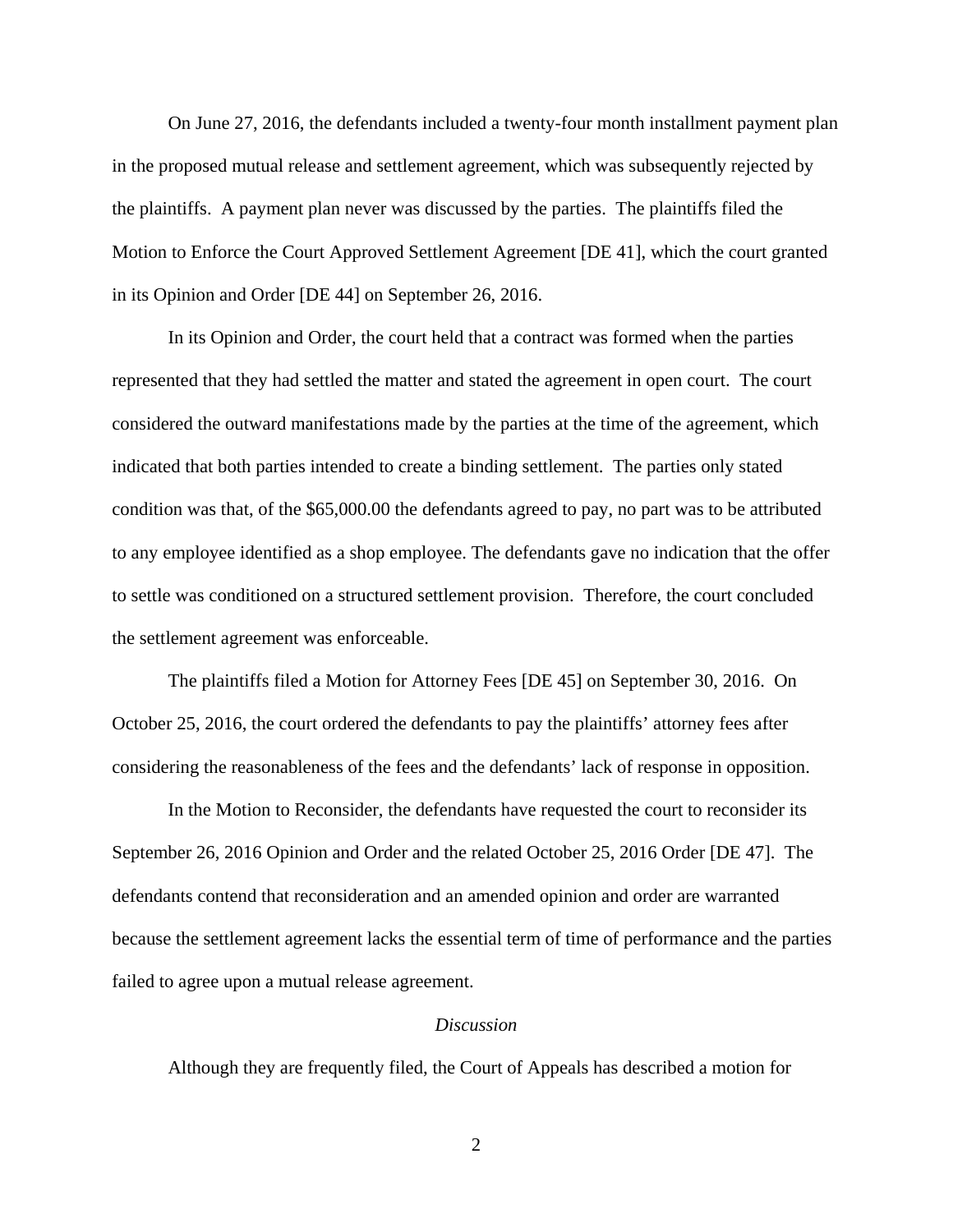reconsideration as "a motion that, strictly speaking, does not exist under the Federal Rules of Civil Procedure." *Hope v. United States*, 43 F.3d 1140, 1142 n.2 (7th Cir. 1994); *see Talano v. Northwestern Med. Faculty Found., Inc.*, 273 F.3d 757, 760 n.1 (7th Cir. 2001). This type of motion "is a request that the [Court] reexamine its decision in light of additional legal arguments, a change of law, or perhaps an argument or aspect of the case which was overlooked." *Ahmed v. Ashcroft*, 388 F.3d 247, 249 (7th Cir. 2004) (internal quotation omitted); *see Seng-Tiong Ho v. Taflove*, 648 F.3d 489, 505 (7th Cir. 2011) (explaining that a court can amend its judgment only if the petitioner can demonstrate a manifest error of law or present newly discovered evidence) (citing *Obriecht v. Raemisch*, 517 F.3d 489, 494 (7th Cir. 2008); *United States v. Ligas*, 549 F.3d 497, 501 (7th Cir. 2008) ("A district court may reconsider a prior decision when there has been a significant change in the law or facts since the parties presented the issue to the court, when the court misunderstands a party's arguments, or when the court overreaches by deciding an issue not properly before it."). In *Frietsch v. Refco, Inc.*, 56 F.3d 825 (7th Cir. 1995), the Court of Appeals did not question the availability of a motion to reconsider but stated:

> It is not the purpose of allowing motions for reconsideration to enable a party to complete presenting his case after the court has ruled against him. Were such a procedure to be countenanced, some lawsuits really might never end, rather than just seeming endless.

56 F.3d at 828; *see Oto v. Metro. Life Ins. Co.*, 224 F.3d 601, 606 (7th Cir. 2000) ("A party may not use a motion for reconsideration to introduce new evidence that could have been presented earlier."); *Divane v. Krull Electric Co.*, 194 F.3d 845, 850 (7th Cir. 1999); *LB Credit Corp. v. Resolution Trust Corp.*, 49 F.3d 1263, 1267 (7th Cir. 1995). Ultimately, a motion for reconsideration is an "extraordinary remedy to be employed sparingly in the interests of finality and conservation of scarce judicial resources." *Global View Ltd. Venture Capital v. Great*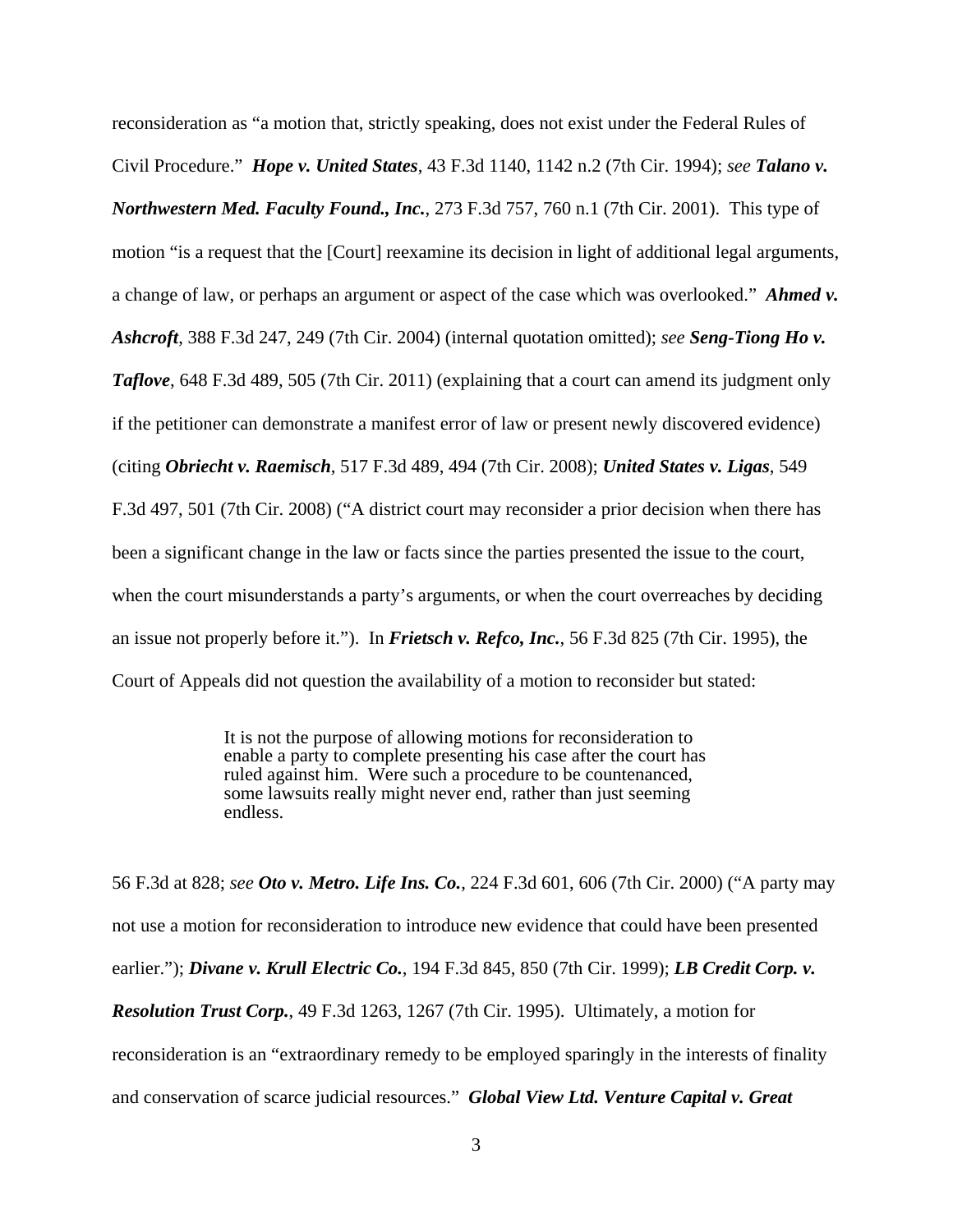*Central Basin Exploration*, 288 F. Supp. 2d 482, 483 (S.D.N.Y. 2003) (internal quotation omitted).

 The defendants have indicated that certain settlement terms were agreed upon, like payment from the defendant, Eagle Painting and Maintenance Company, to the plaintiffs for \$65,000.00. However, the defendants have argued that the parties agreed that the settlement would be memorialized by a written agreement that resolved all other outstanding matters. Referring to a later written contract to be executed in the future does not void the present agreement. *McMahan Construction Co. v. Wegehoft Brothers, Inc.,* 354 N.E.2d 278, 281 (Ind. Ct. App. 1976). Therefore, the enforceability of the settlement agreement was not dependent on the parties agreeing to the written mutual release and settlement agreement.

 Next, the defendants argue that the terms stated on the record did not specify the time of performance, which they contend is an essential term to the parties' final contract. The defendants represent that there was no meeting of the minds, so an immediate lump sum payment should not be required. The defendants have indicated that the plaintiffs should have specified that performance was to be immediate to create an enforceable agreement. Thus, the court's finding supplied a term for the parties and was a usurpation of authority, and is a void judgment.

 However, in this matter the terms of the settlement were stated in open court, and the defendants indicated a willingness to settle the claim for a lump sum of \$65,000.00 at the moment they agreed to the terms, whether they intended to do so is immaterial. *See Zimmerman v. McColley,* 826 N.E.2d 71, 78 (Ind. Ct. App. 2005). The plaintiffs were given no indication the agreement was conditioned on the payments being made in installments. A court does not examine the intentions hidden in the heart of a person; rather it should examine the final expression found in conduct. *Centennial Mortgage, Inc. v. Blumenfeld,* 745 N.E.2d 268, 277

4